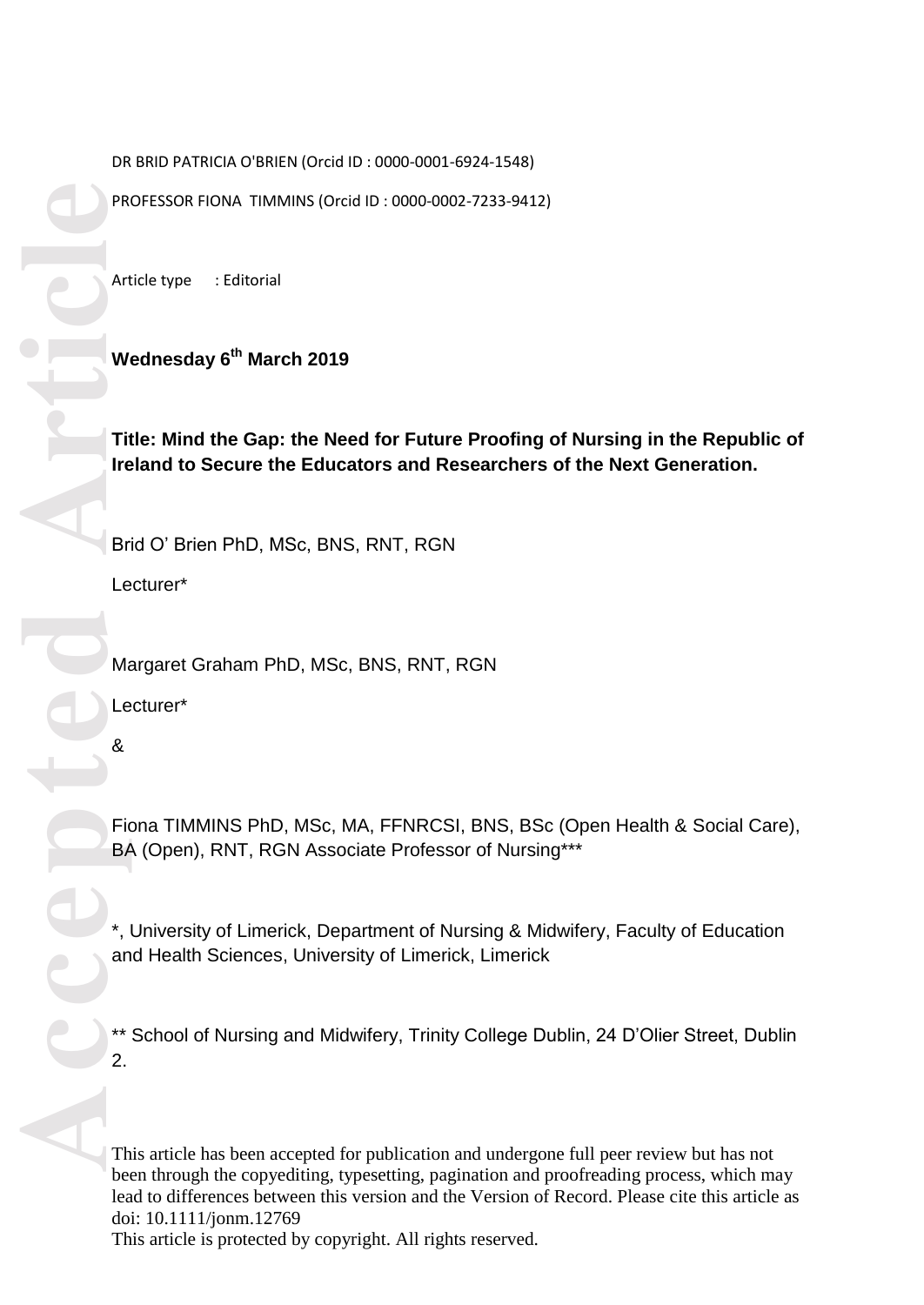## **Conflict of Interest statement**

There is no conflict of interest All correspondence to: Dr. Brid O' Brien, University of Limerick, Department of Nursing & Midwifery, Faculty of Education and Health Science s, University of Limerick, Limerick brid.obrien@ul.ie

In the past 20 years there has been an exponential growth in the nursing profession in the Republic of Ireland (ROI) . In 1998 *The Commission on Nursing* (Government of Ireland) recommended all graduate education for entry to the profession and paved the way for much -needed clinical career pathways and ongoing professional development for nurses . To support this, and in an unprecedented move, the Department of Health supported hospital -based nurse tutors, to study at Master's level, in order to meet the requirements for concurrent transfer into the third level sector. These changes reflected remarkable unprecedented historical development. However nurturing the subsequent development of nurse educators as nurse scholars has not followed the same exponential path. As such the professional development of nurse educator has been inconsistent. While there have been some exemplary leadership initiatives leading to some nursing schools comprised mostly of doctorally prepared staff (Begley et al 2014 ), other schools perceive themselves to be lagging behind in terms of this scholarly development. While there are no existent figures for percentage distribution of doctorally prepared faculty in the ROI , anecdotally this varies from 50 -80% across Schools. At this point future proofing the profession is becoming of increasing concern. With few and reducing numbers of nurse educators with PhDs, the risk of limited leadership for the future of Irish nursing education the third level sector is becoming an increasing concern.

Another challenge, in the ROI and across global landscapes has been the limited expansion of faculty numbers during the last 20 year. Consequently up to half of ROI faculty will retire in the next 10-15 years with resultant depletion in expertise and direction for the education of future nurses. At the same time , professional development and scholarship of nursing advancement is becoming increasingly challenging for nurse educators. The demands of managing and delivering quality educational programmes and preparing students for practice are increasingly mounting. Curricular strains are seeing ever -increasing demand s for didactic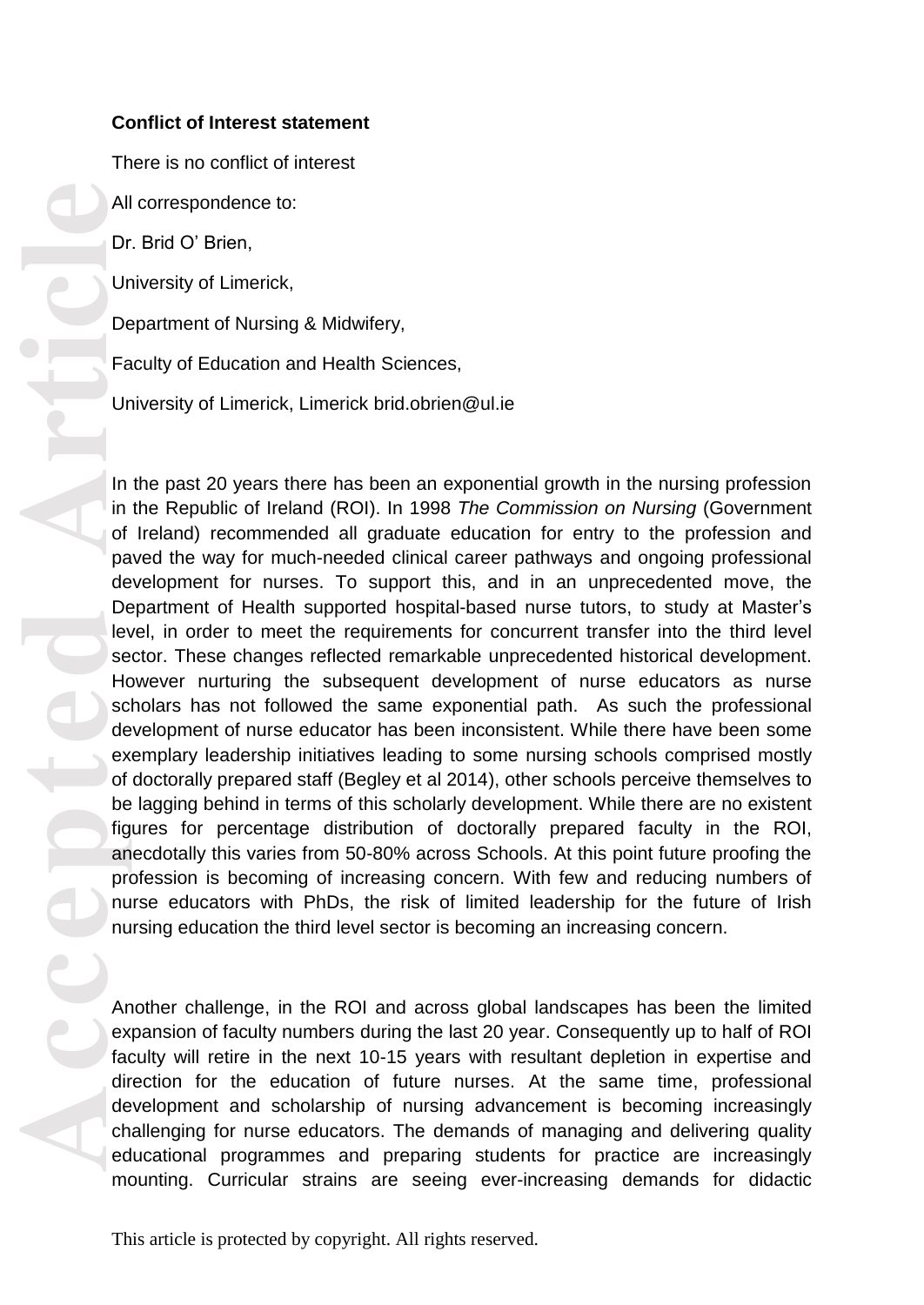teaching and curricular content loading, in an educational model that sometimes favours training rather than a principle based lifelong skill attributes approaches. Ever -increasing student numbers also place greater demands on educators, and facilities. Against this landscape, and within the challenges of bureaucratic forces and budget constraints, many nurse educators struggle to complete PhD studies or meet research activity requirements (Darbyshire et al., 2019 ) .

An even greater challenge is the requirement for preparation for suitability qualified nurse educators of the future. A Ph D is a fundamental prerequisite to most third level teaching posts and yet, few nurses are pursing these studies. Anecdotally, across the higher institutions schools' enrolments of *nursing* doctoral students represents less than half of all entrants. This is due in part to the lack of availability of widespread funding to attract nurses who are reluctant to sacrifice an adequate salary or interrupt their clinical career progression for these studies. The ROI, and other countries internationally require strategic planning for future proofing nursing education and practice, including a realistic plan for workforce replacements. Adequate numbers of doctorally prepared nurses both in practice and across third level sectors are urgently required .

From a nursing management perspective , consideration also needs to be given to increasing doctorally prepared nurses in practice in the ROI, and other countries where professional development lags similarly behind . While the attainment of higher postgraduate qualifications providing nurses with further transferable knowledge and specialist skills are highly valued, there is less appetite among hospital managers in the ROI for nurses to study towards a PhD. Arguably , PhDs are not a pre -requisite for many nursing roles, however the advancement of nursing research that accompanies such achievement is valuable to quality healthcare provision . Practitioners educated at doctoral level can lead on translational research output. Furthermore, PHD prepared nurses are a necessity to populate third level institutes currently engaged in the preparation of nurses now and for the future. Financial support for these candidates through adequate scholarships provided by individuals, philanthropy, universities and health services is critical to success. Such scholarships, commonly available in the USA and to a lesser extent in some European countries, could serve to contribute to tackling key research problems for managers and nurses in practice. Addressing these issues in a systematic and robust way, contributes to securing future education of safe competent and compassionate nurses.

At the same time, the career structure and development of many nurse tutors has not followed a comparable trajectory to their more traditional academic peers. Consideration needs to be given for ongoing support for nurse tutors at various stages of career and scholarly development. Such support will maximis e individual strengths , foster professional and academic identity and alleviate pressures that will ultimately lead to academic fatigue (Ross et al 2013) . Indeed, work related stress for academics is a growing global concern (Kinman and Wray 201 3). It is timely,